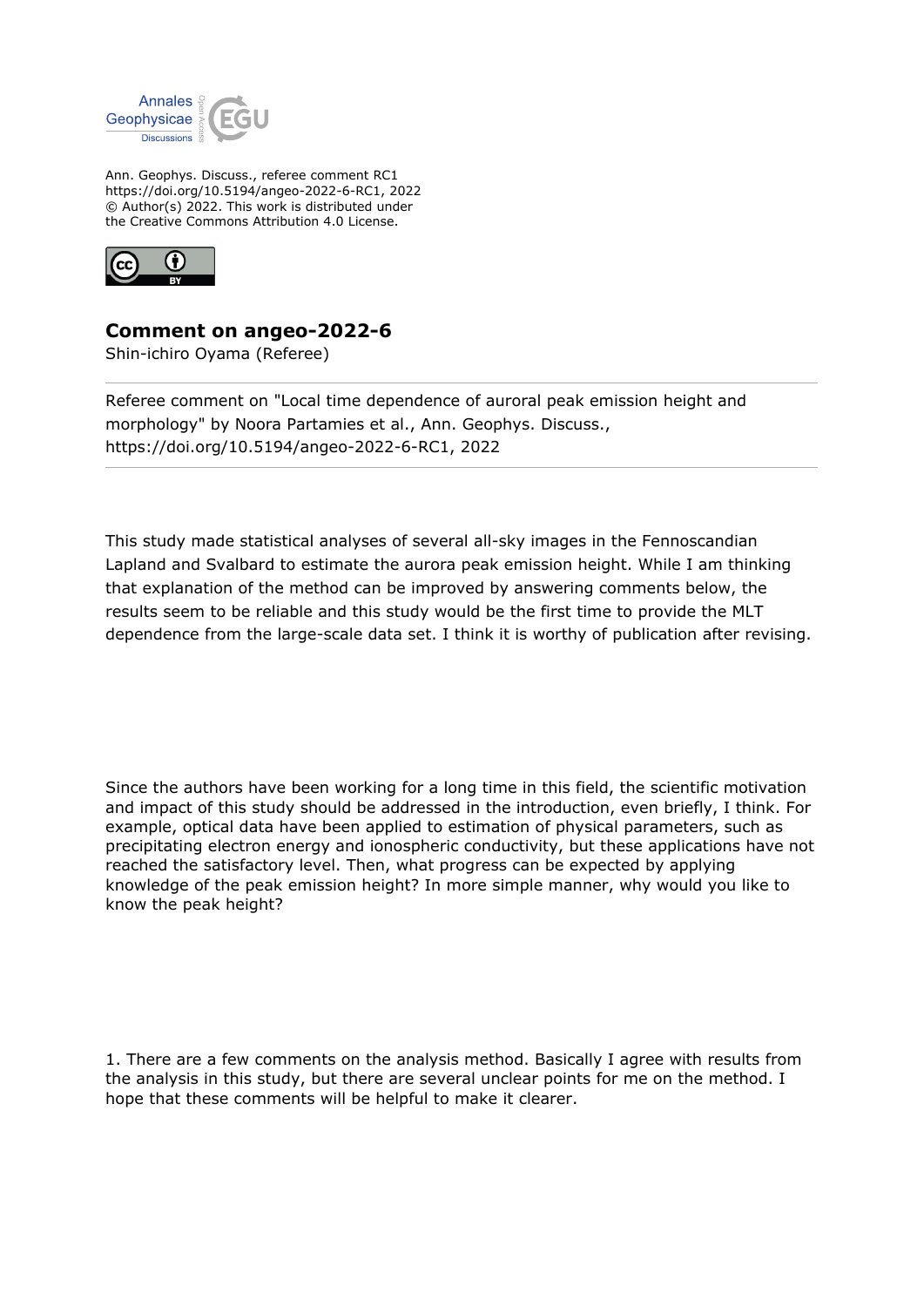1-1. Section 2: I have a feeling that this section had better say more about the method to decide the peak altitude. Two methods have been presented in Whiter et al. (2013), method 1 (horizontal plane in Section 4.1) and method 2 (magnetic field lines in Section 4.2). Since the method 2 is a new one developed in Whiter et al. (2013), I am supposing that it has been applied on this study, but I am not sure because the text does not explicitly say. The text should address it.

1-2. Section 2: According to the comparison in Whiter et al. (2013), the method 2 is less suitable than the method 1 for auroral arcs wider than 30 km or located along B in one of the images. Could you tell us how to deal with this issue in deriving the peak altitude?

1-3. L98: "When the mapped heights differ less than 20 km and the mapped emission projections show a correlation larger than 0.5 …" I think that this study follows the criteria adopted in Section 4.2 of Whiter et al. (2013). Getting back to Whiter et al. (2013), I can't find the clear reason why these numbers (20 km and 0.5) were acceptable for the peak altitude determination. The text should tell us more about the background of the 20 km. Looking at the upper panel of Figure 2, the median/mean peak altitude seems to vary within 105-120 km, which is shorter than 20 km. If the 20 km is "ambiguity" of individual estimation, I suspect the variation might be dubious. On the other hand, the height difference might be usually smaller than 20 km. The text should mention the procedure of deriving the peak altitude in more detailed manner.

1-4. Related to comment 1-3. Horizontal displacement of the mapped location due to the vertical difference is a function of the elevation angle. It gets larger with smaller elevation angle (e.g., in case of the 20 km vertical difference, 0 km for the elevation angle of 90 degrees but over 100 km for 10 degrees). This means that a large vertical difference may not affect seriously in case of high elevation angles but the vertical difference should be a small value for the low elevation angle. This may suggest that the acceptable vertical difference should not be unique in the camera FOV. Accuracy of the peak height estimation may more rely on the horizontal difference rather than the vertical one, which may be related to the correlation coefficient. Could you tell us more about this point in the text?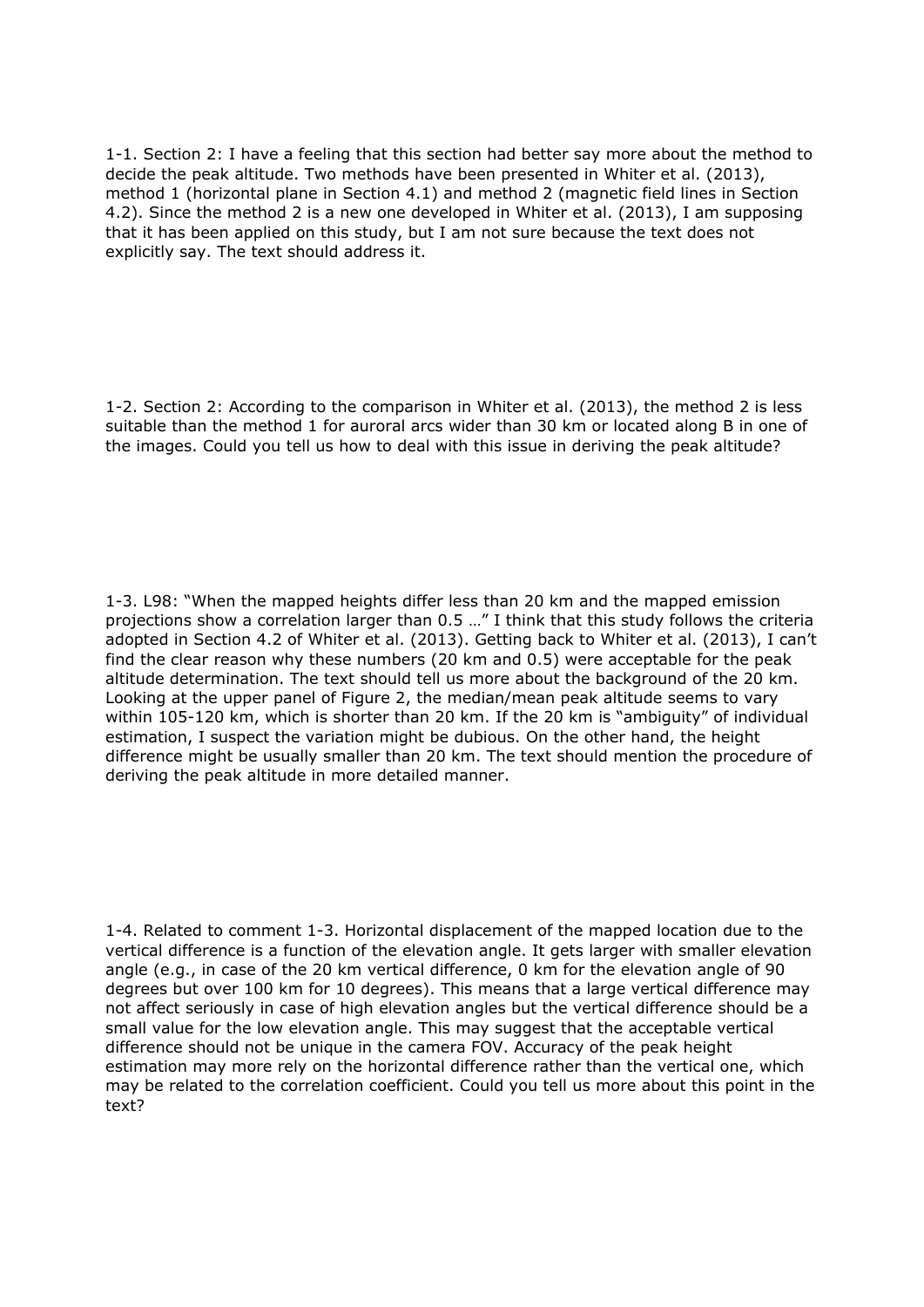1-5. Caption of Figure 1 says that "… excluding angles below 10 degrees." Did this study analyze images by 10 degrees? If yes, that is fine. But if not, the smallest available angle should be applied in Figure 1.

2. Figures 2 and 3: I have been supposing that the peak height of the green line is higher on average than that of the blue line, but these two figures do not clearly show the difference through the night. However, for the 6-7 MLT bin, the blue-line height may be significantly lower than the green one. Could you give us comments in the text on  $(1)$  no clear height difference in between for most of the night hours and (2) the difference for the 6-7 MLT bin?

3. L142-: "Similarly to the Lapland height data, most of the height data from the Svalbard ASCs are …" Figure 4 shows the time series of the emission height of the green line in Svalbard, and the text says its similarity with the Lapland result. How about the result of the blue line in Svalbard?

4. L168: "… in Figure 6 we find no notable difference …" As the text says after this part, there is a consistent decrease of the emission height in the dawn sector of the Lapland. So I have a feeling of wrongness on "no notable difference."

5. L179: "… in most bins between 08 and 14 MLT" This should be revised as "in most bins from 14 to 08 MLT", I wonder.

6. Figure 6: The text does not say effects of small data points in the noon sector, which is